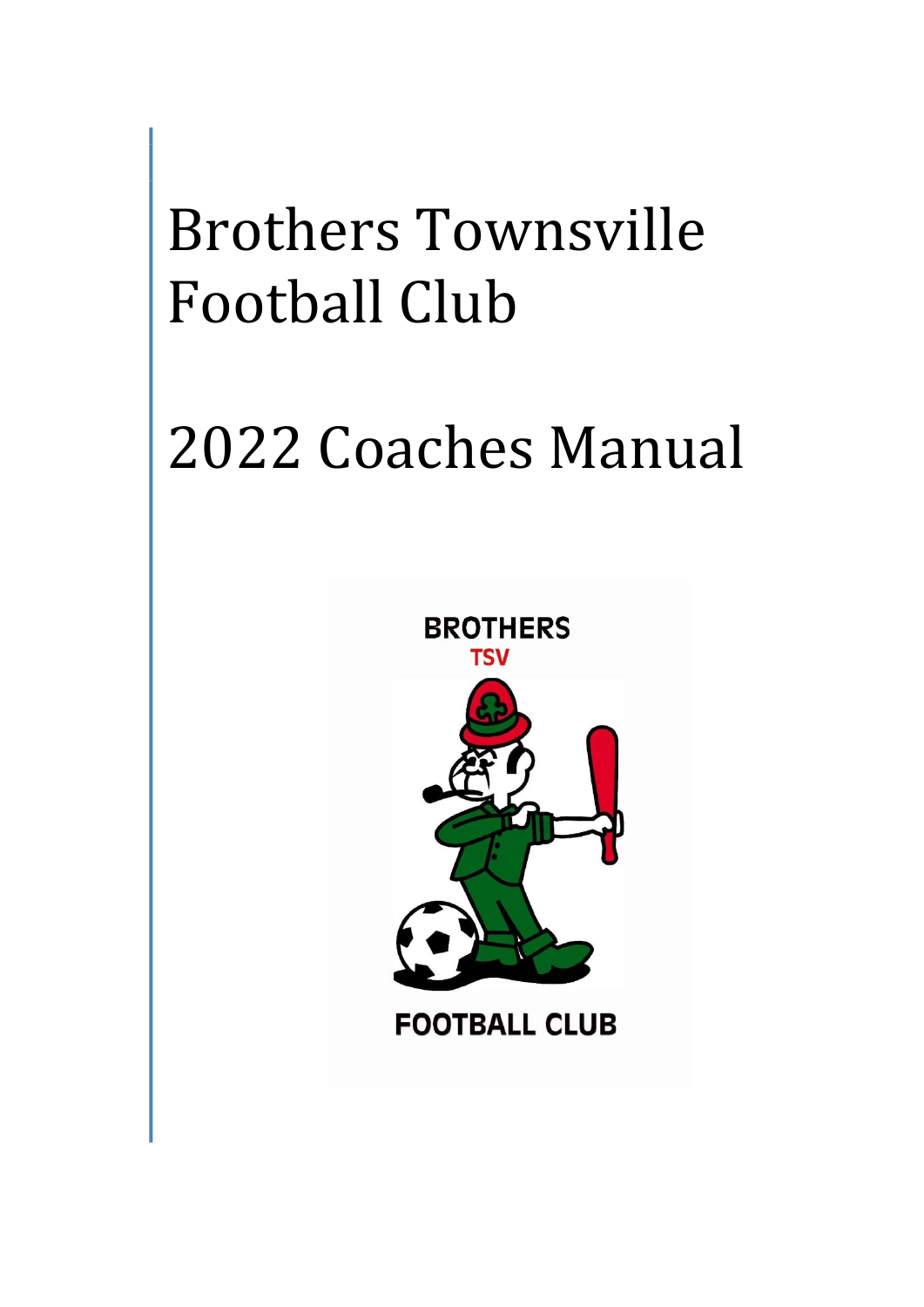## Contents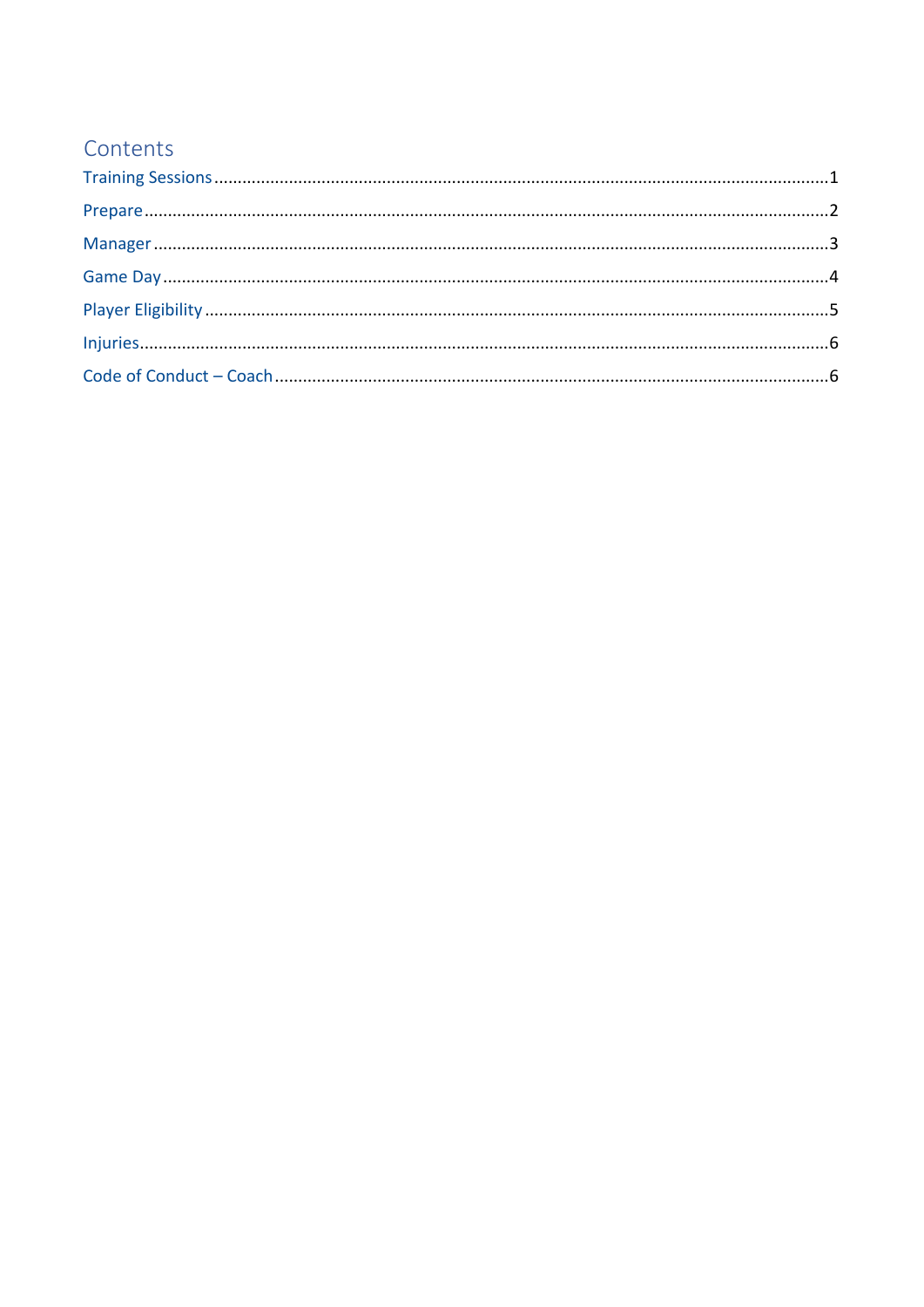### **Brothers Townsville Football Club Coaches' Manual**

Thank you for volunteering your time to coach a team at Brothers Football Club.

In order to assist you throughout the season, we have developed this coaching manual which we hope you find useful in arranging your coaching schedule, assist in reducing stress and nerves for first time coaches and make the season both a learning experience and enjoyable for all players and parents within your team.

As a club we are here to support you through your coaching journey, so if you require assistance or would like to provide feedback, please do not hesitate to contact any of the senior coaching staff or committee members.

Again, thank you for choosing Brothers Football Club, we hope you have an enjoyable and rewarding season.

We also recommend visiting our website to keep abreast of current events within Brothers and Townsville Football www.brotherstownsvillefc.com. If you have a news story worth sharing, please email to team@brotherstownsvillefc.com.

#### <span id="page-2-0"></span>**Training Sessions**

This is the most important part in the role of coach. How you prepare your team and the support you give them will determine both their personal development as a footballer as well as developing a love for the game that will see them continue playing our sport through to a senior or representative level.

In order to ensure the development of players, we recommend the current philosophy of FFA (Football Federation Australia) centred on the development of 4 key aspects of play;

- 1. Striking the ball (passing/shooting)
- 2. Running with the ball (dribbling)
- 3. First touch (controlling the ball with all parts of the body)
- 4. One on one (tackling an opponent/dribbling past an opponent)

We have included training drills with this manual that, if followed, will develop your team in all of the above components. In fact, our senior coaches use these same exercises when training our Premier League Team.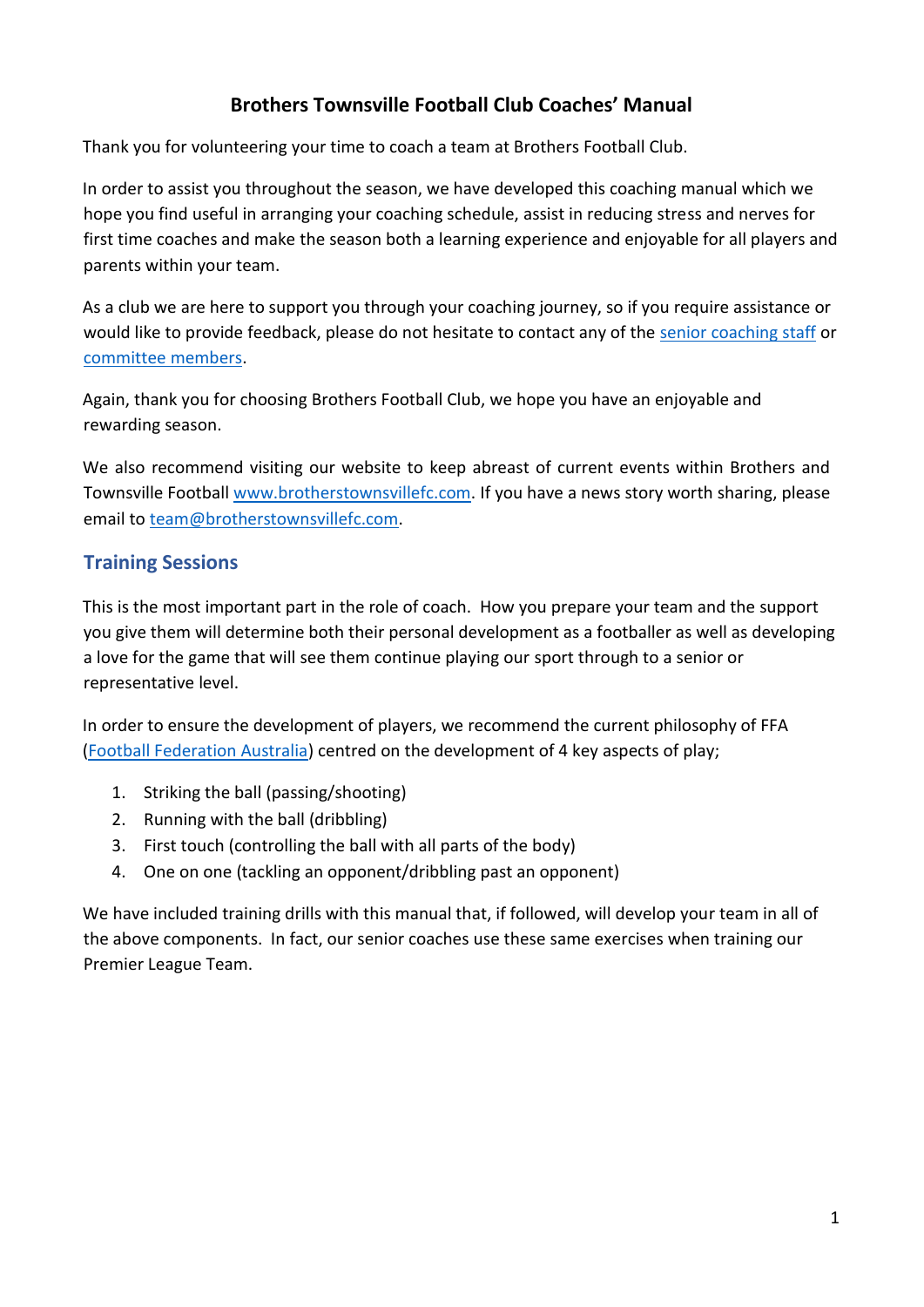### <span id="page-3-0"></span>**Prepare**

In order to prepare for your sessions, we recommend the following:

#### 1. Plan your sessions

Have a written plan on what you will focus on at training. This will make it easier to set up your practice and you won't need to worry about forgetting what you had planned while players are waiting for instruction.

#### 2. Arrive early to training to prepare your practice area

By being prepared training will start on time and you won't be in a situation where you are trying to set up for training and control excited players at the same time. This will also ensure you maximise your time spent training rather than setting up drills, remember the more time your players spend kicking a ball the better they will get at it.

You should also inspect your training area to ensure there are no sharp objects such as litter or sticks, and no tripping hazards such as holes that may lead to injury.

3. Equipment

Ensure your balls are inflated, equipment is safe to use and you have enough equipment to train. It is highly recommended that you have enough footballs for each player; they can't learn to control and kick a ball if they don't have one at their feet throughout the training session.

4. Encouragement and plenty of it

Players will develop at different times throughout the season. Be patient and encourage players to develop in their own time. Some players will develop skills quite quickly; others may develop later in the season. Remember that all players are there to try their best; the emphasis is to be on player development.

5. Train the way you play

Players should train in their correct gear, football boots/sandshoes and shin pads are to be encouraged at all times. This is a contact sport and players will receive unintentional bumps and kicks so correct gear is a must. At Brothers we encourage plenty of sunscreen, but **do not** recommend hats while playing or training as this can cause safety issues for both the player and opponents.

Please note there will be times throughout the season when the Director of Coaching and Senior & Academy Coaches will join in on your sessions. This is to assist with the development of coaches as well as players. They have a bulk of experience in both playing and coaching so please ask for assistance or advice as required.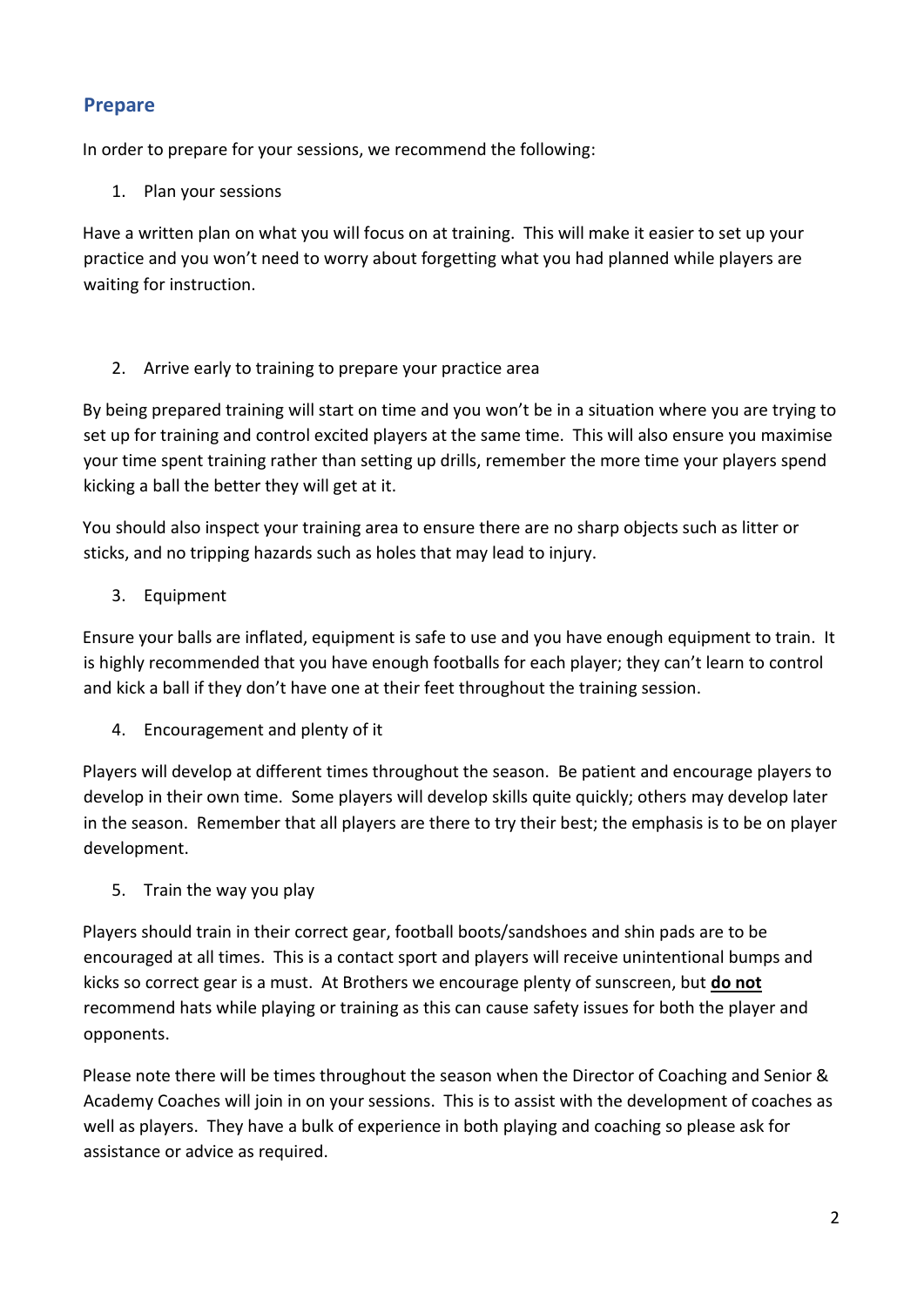We will also advertise and offer access to training material and coaching courses throughout the season and will encourage our coaches to attend. This will assist you with all aspects of training and ultimately lead to better players at our club.

6. Unruly players

We hope this does not occur, but from time to time you may have players within your team that disrupt training. Brothers understand that sometimes players are not having the best of days. Please remember that while every effort should be made to encourage the player to contribute to the training session and not disrupt others, as a coach you are not there to discipline players. Any player deemed to be disruptive during a training session should be removed from training and sent to their parent. In this way the players who are active in the training can continue to develop.

In the absence of a parent at training your manager may be able to assist with the player.

**If issues or disputes arise regarding a player or parent, we ask that the team manager be the first contact of resolution. If the situation can't be resolved adequately, please contact the committee urgently.** We will, and prefer to, assist with a resolution rather than have to deal with a major complaint at a later stage.

In registering to coach Football, you have agreed to our club's code of conduct which is to be adhered to at all times. A copy has been attached for your reference.

### <span id="page-4-0"></span>**Manager**

A manager is an essential part of any team. A manager's manual has been prepared and provided to your manager to assist them in assisting you.

By allowing your manager to focus on their duties such as team sheets, playing kits etc, you will be free to concentrate on coaching.

Communication is key, work with your manager to ensure that while you are completing different functions for the team, you are working towards the same goal, development of footballers and an enjoyable season for all.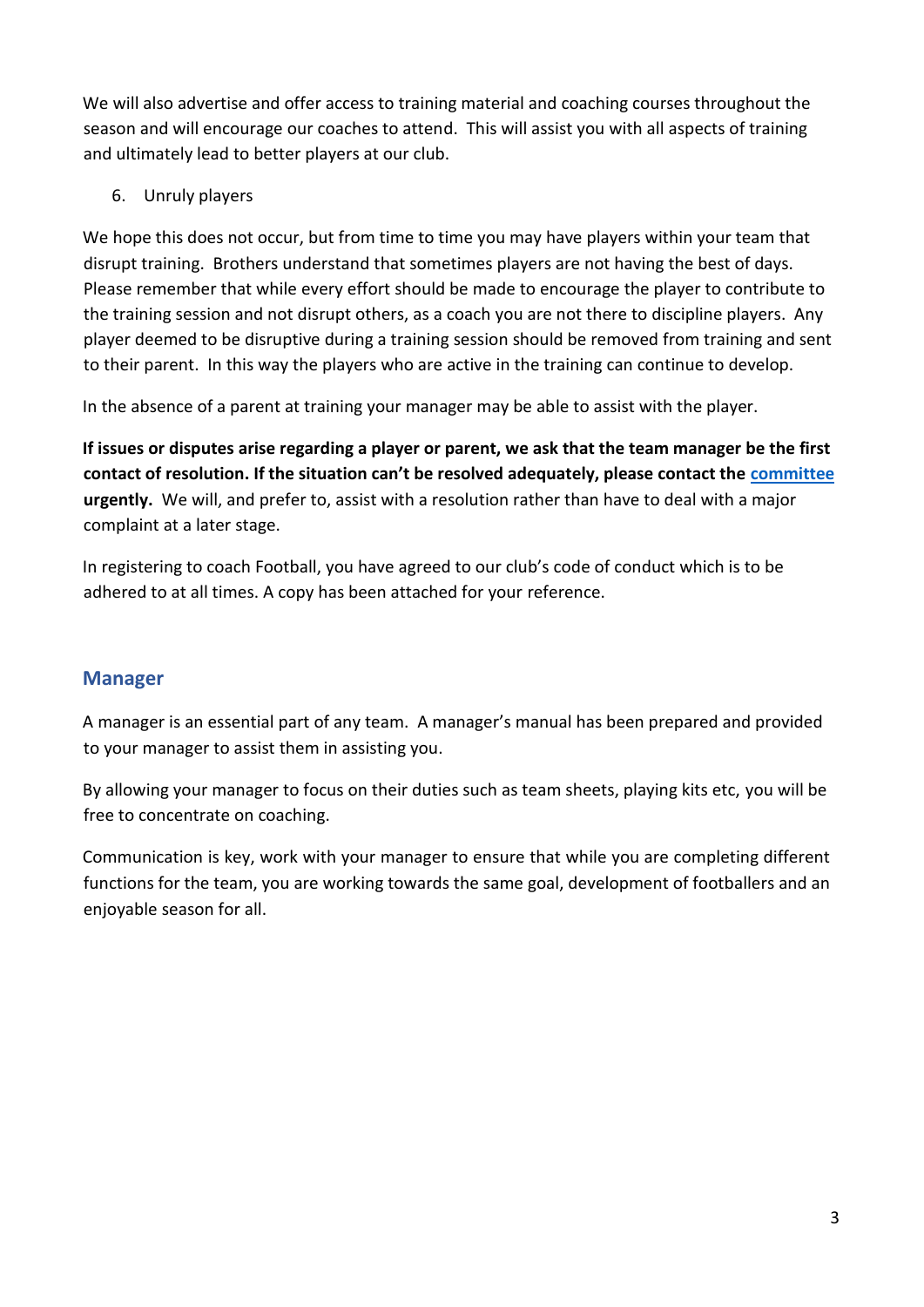### <span id="page-5-0"></span>**Game Day**

#### 1. Rules

Be familiar with the rules as these vary between age groups. Brothers will have supplied you with a copy of the seasons playing rules, if you do not have a copy or require clarification on any aspect of the game, please ask, or refer to our website www.brotherstsvfc.com.

2. Remember warm up gear

Depending on the warm up you like to complete, ensure you have 2-3 footballs (correctly inflated), markers and bibs. The bibs will also assist younger age groups in identifying their team mates in the event you are playing another Brothers team.

3. Encouragement

Brothers Football Club at a junior level is about player development. While the ultimate goal in any game is to win, at Brothers our focus is teaching our players how to win in the right fashion; not a win at any cost approach. Through focussing on technique, teaching our players how to play the game and focussing on individual growth in a fun coaching environment, results will take care of themselves. Players are doing their best and still developing in our game. Please encourage all players participating in the game including the opposition.

4. Substitutes

Players will only develop if they are playing. As coach you have a responsibility to ensure that all players develop, taking into account individual needs such as fitness levels, any injuries sustained and ability to play in certain positions within the team. Substitutions play an important part in player development as it offers both appropriate playing and resting time and allows the coach to discuss aspects of the game.

### 5. Half Time

Try not to give too many instructions at half time. Focus on one or two key components and remember to encourage and congratulate the team for their efforts. If you have a half time snack, be aware that this may become the main focus and the players may not listen to your instructions, in this regard timing is everything, either discuss the game with players and then let them have their snack or vice versa.

6. Sportsmanship

At the conclusion of the game ensure you and your team thank the opposition and congratulate them on their performance.

7. McDonald Voucher – encouragement award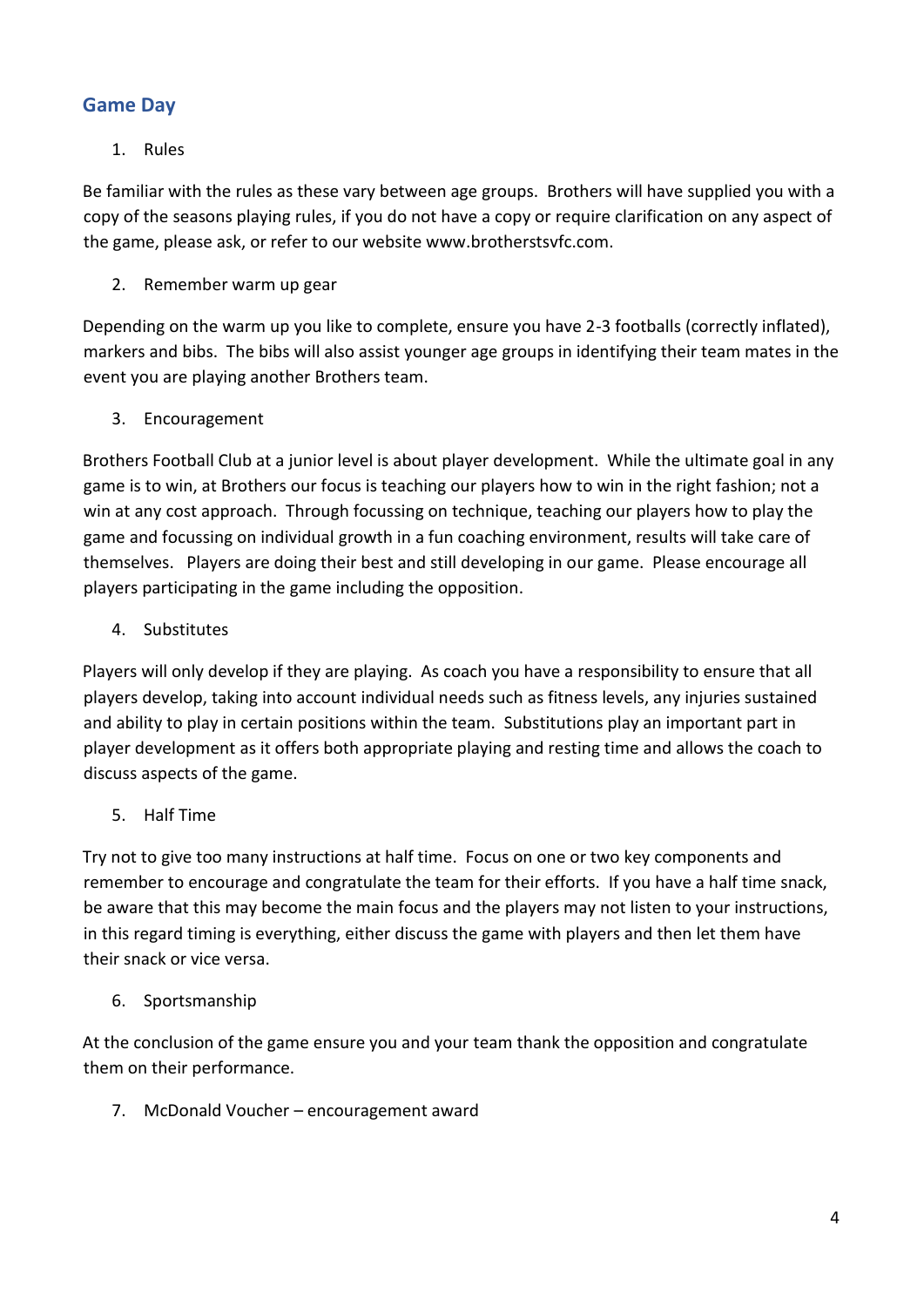Townsville Football in conjunction with McDonalds will provide each team with an encouragement award. It is highly recommended that you keep track of who this award is presented to ensuring that each player receives an award throughout the season. Some ideas in this regard;

- Present in alphabetical order
- Simply keep a register so you remember who has previously received an award
- Wait until you have enough for each child then hand every player an award (you may even want to make this a team outing).
- 8. Enjoy the game

Some games you will win and some you will lose. Stay focussed on player development and enjoyment. Remember the kids play because they enjoy the sport, focus on technical development and results will eventually come.

9. Reflect on the game

Once the game is completed identify where your players need to improve. This then becomes the focus of your next training session.

Please note you may be required to officiate the game in the absence of a referee where Brothers is listed as the home team. We recommend that wherever possible a parent assist with officiating as this then leaves you free to coach. If you are required to officiate the game, then please liaise with your manager in relation to assisting with substitutes etc.

In the unfortunate event that you are unable to field a team (this might be due to school camps or illness) please note that **only the committee can advise Townsville Football of a forfeit.** As a club we will do everything we can to ensure a game proceeds, including utilising players from other teams within the club, as a forfeit, especially with little or no advisement to Townsville Football, will result in the club being fined.

## <span id="page-6-0"></span>**Player Eligibility**

If you are using eligible players (refer to the season rules) from an alternate age group to assist with vacancies in your team, in order to be eligible for finals (competitive age groups only) they must have played 50% of fixtures with your team. Please keep this in mind in order to ensure you do not enter a finals series short of players.

If you are playing a player in your team from a younger age group (please refer to season playing rules to ensure they are eligible) you must record the player's name, age group and registered team on the team sheet. This is for insurance purposes and will ensure player eligibility for respective teams.